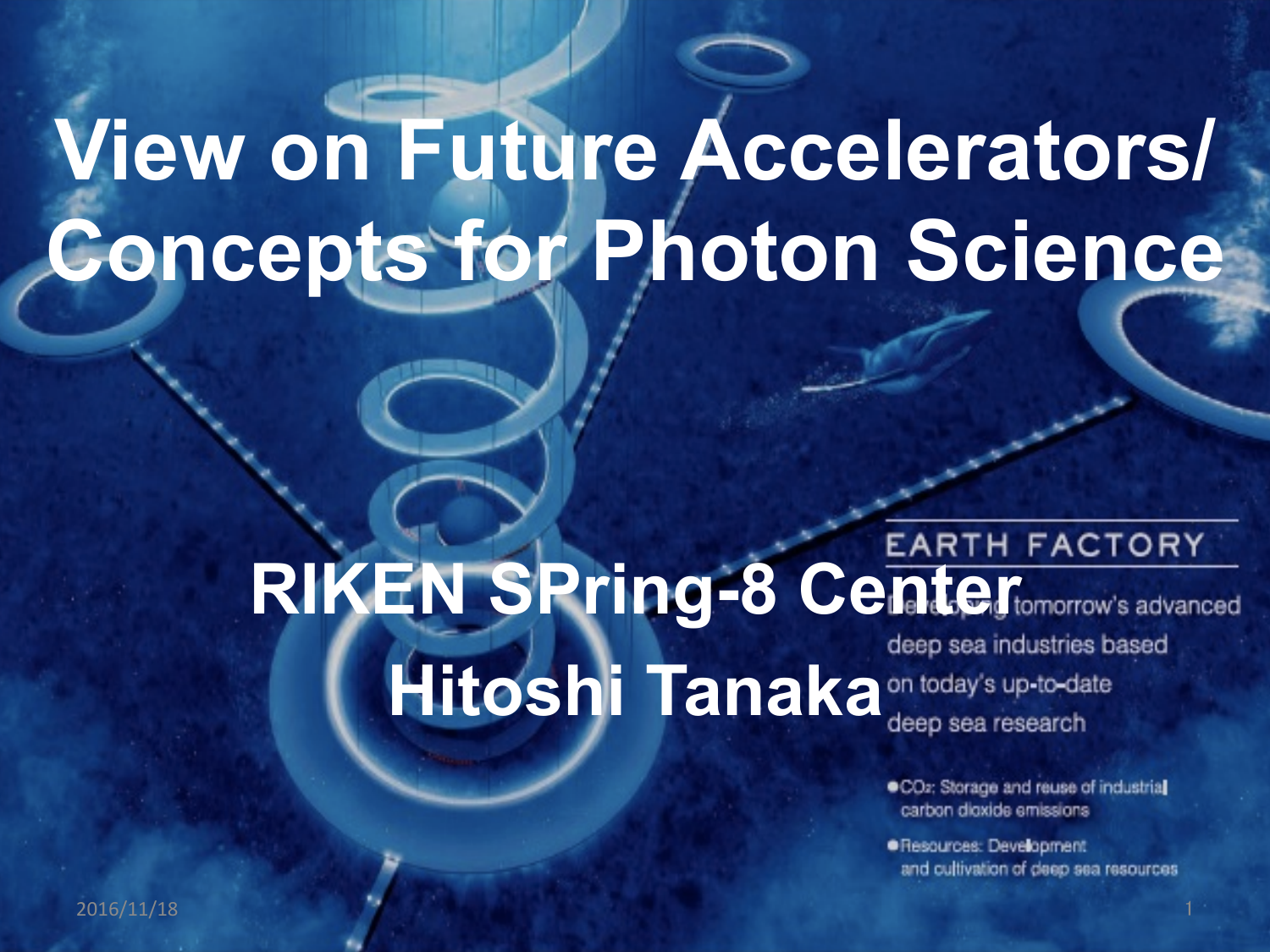# 1. The world 50 years later

- Paradigm shift from heavy to light consumption of energy basis
	- $\rightarrow$  material recirculation, low environmental load
- From concentrated to distributed system
- New frontier ( sea bottom and space )
- etc.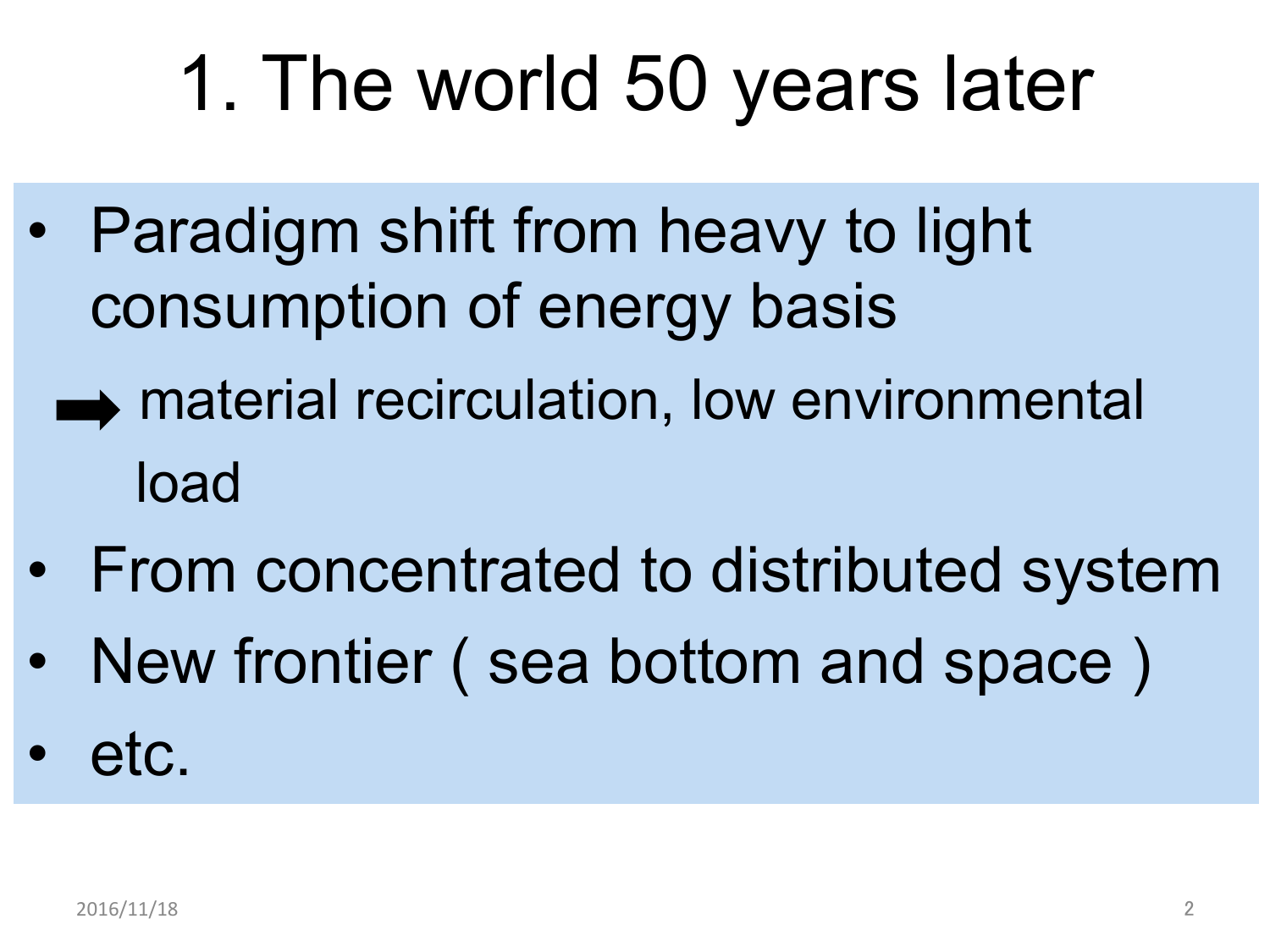# 2. Requirements to photon science in the future

- In-situ observation of functionality with an atomic resolution
- Total tool to develop new material and new functionality with innovative environmental cells, high power computers, advanced robotics, etc.
- Two different sources; compact lab source and big photon-science facility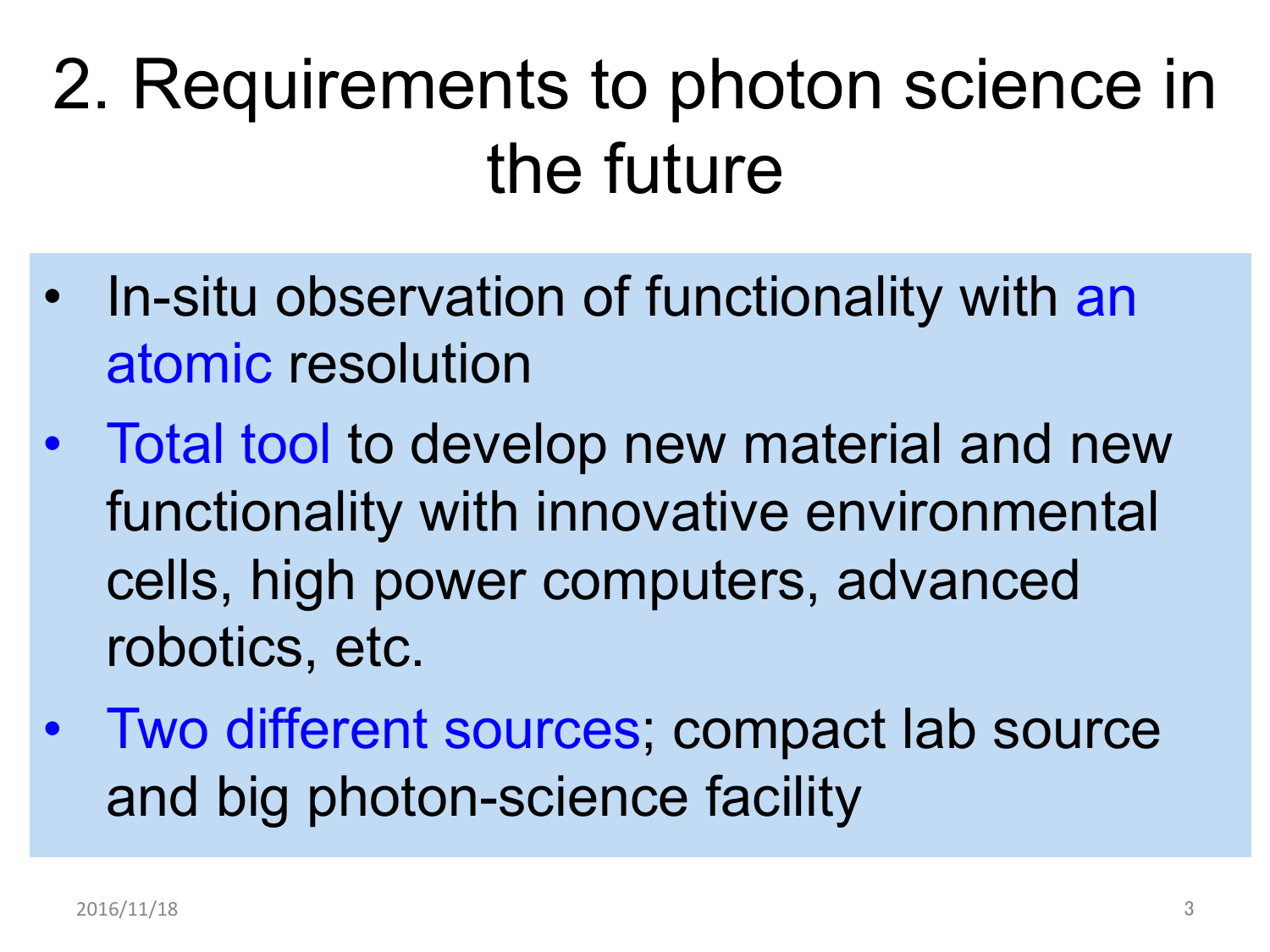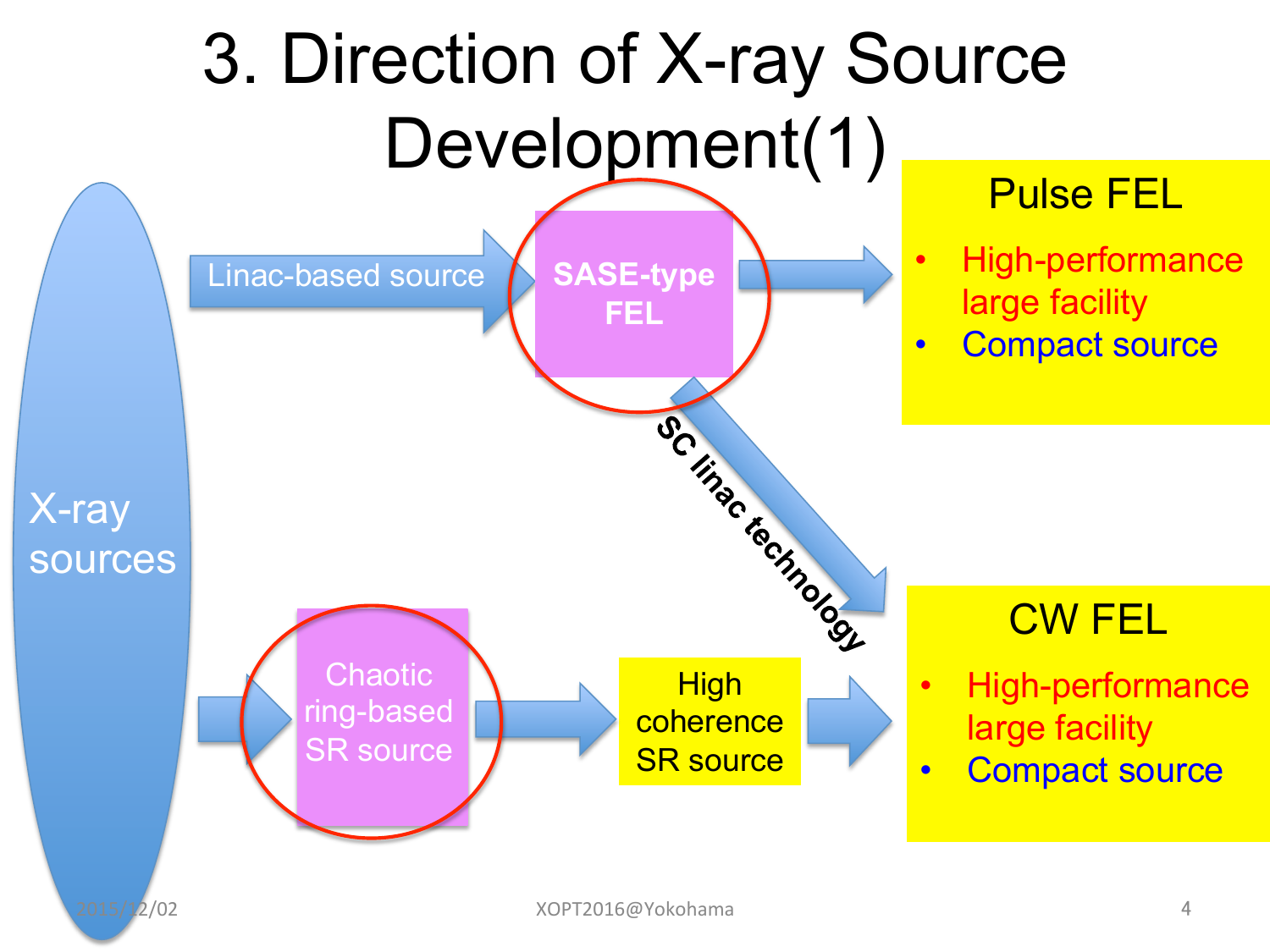# 3. Direction of X-ray Source Development(2)

- From chaotic sources to brighter and highperformance laser sources along with two branches, pulse and CW
- Two directions; miniaturization of sources for lab uses and highly energy-efficient high-performance facilities (infrastructure)

Light source development will advance in the above two x two directions.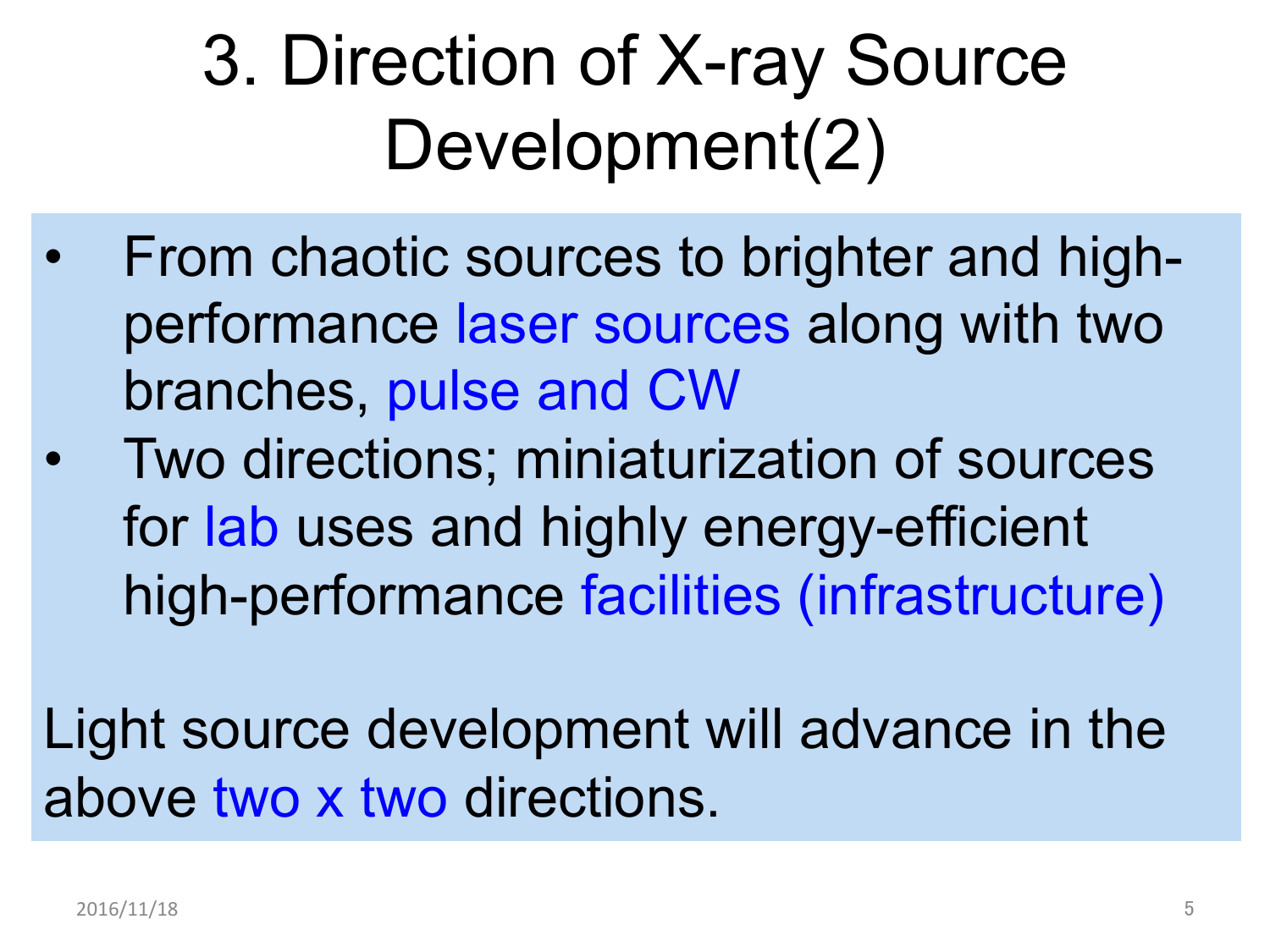## 4. Challenges for the future(1)

• Higher peak power with shorter pulse width

Presently, an existing XFEL peak power is by 4<sup>th</sup> to 5<sup>th</sup> order lower than required for observing research target by a single shot with atomic resolution.

How to solve this, exotic SASE, quantum FEL, or whatever.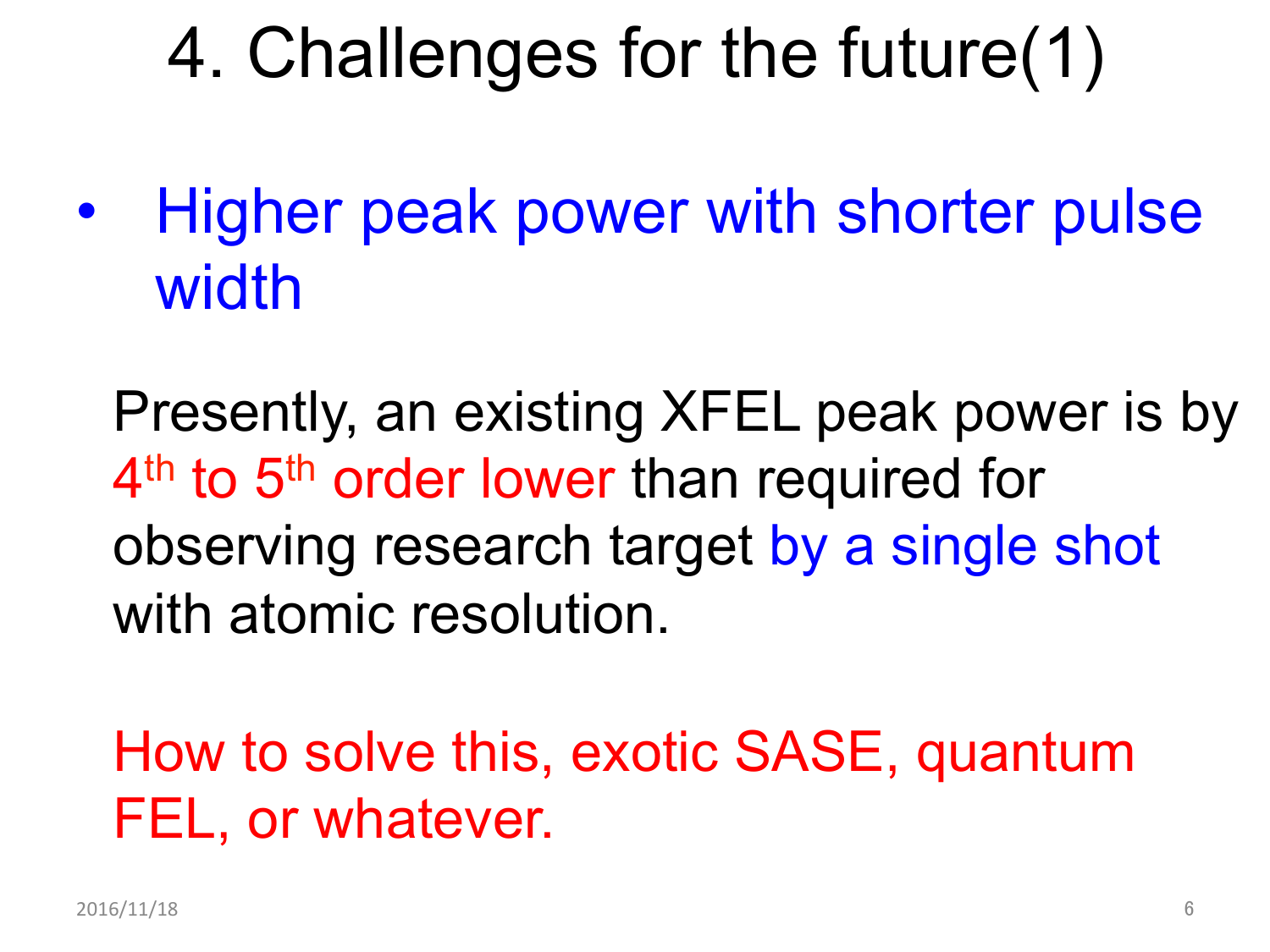#### 4. Challenges for the future(2)

• Visualization of functional expression in situ with atomic resolution

Presently, one does not have a clear image to observe the whole story (longer time period) to explain a target functionality from the start to the end, i.e., how to build a full picture to describe the functionality using huge numbers of time-sliced data.

2016/11/18 7 How to solve this ? What functions are required for acc. system.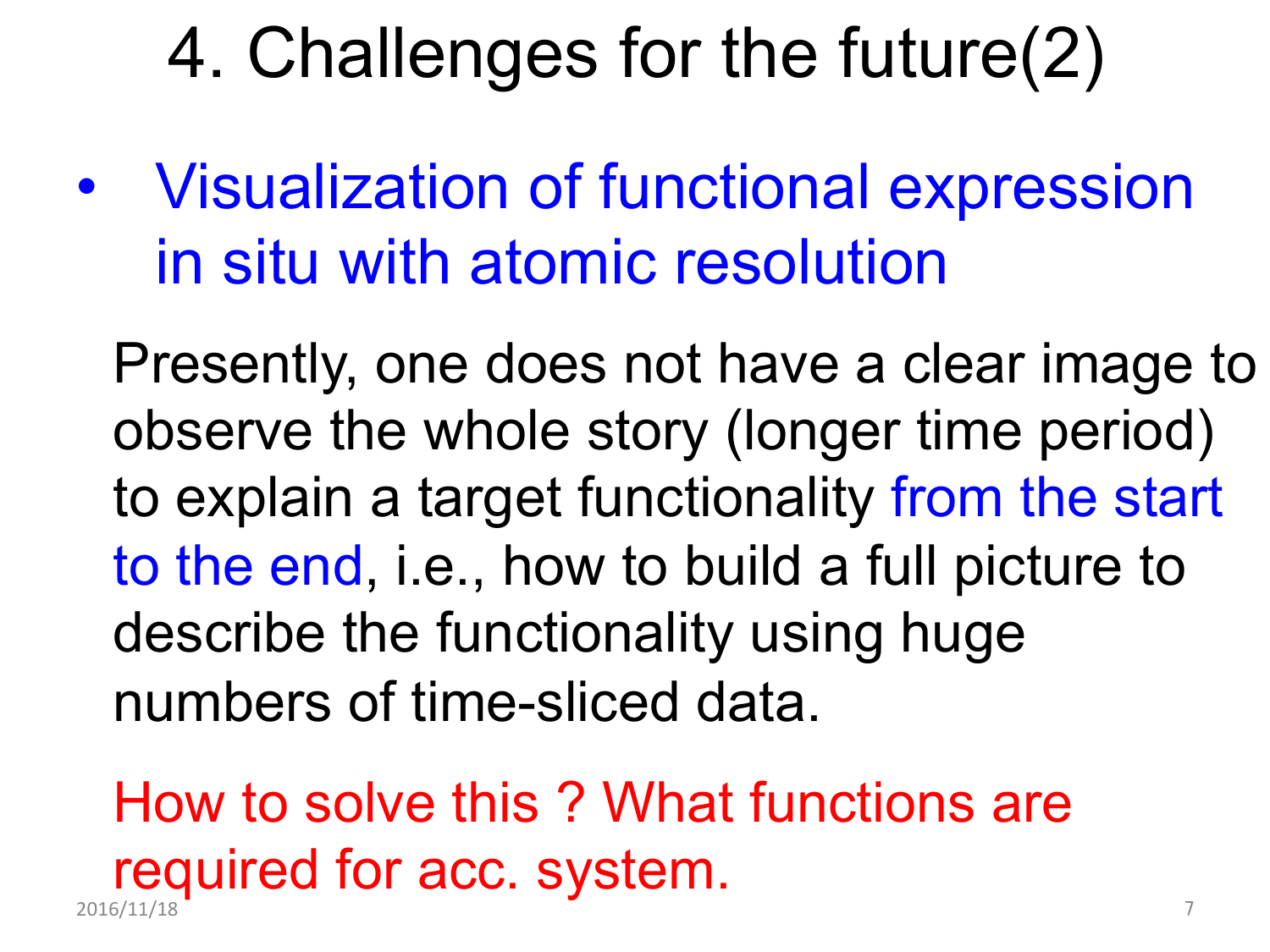## 4. Challenges for the future(3)

• Miniaturization of XFEL and 4<sup>th</sup> gen. ring based source for laboratory use

For example, table-top XFEL is a dream. All components such as accelerator, undulator, etc. must be miniaturized so as to fit to the table-top scale.

How to solve this ? Dielectric acc., laser plasma acc., etc, are good solution or whatever.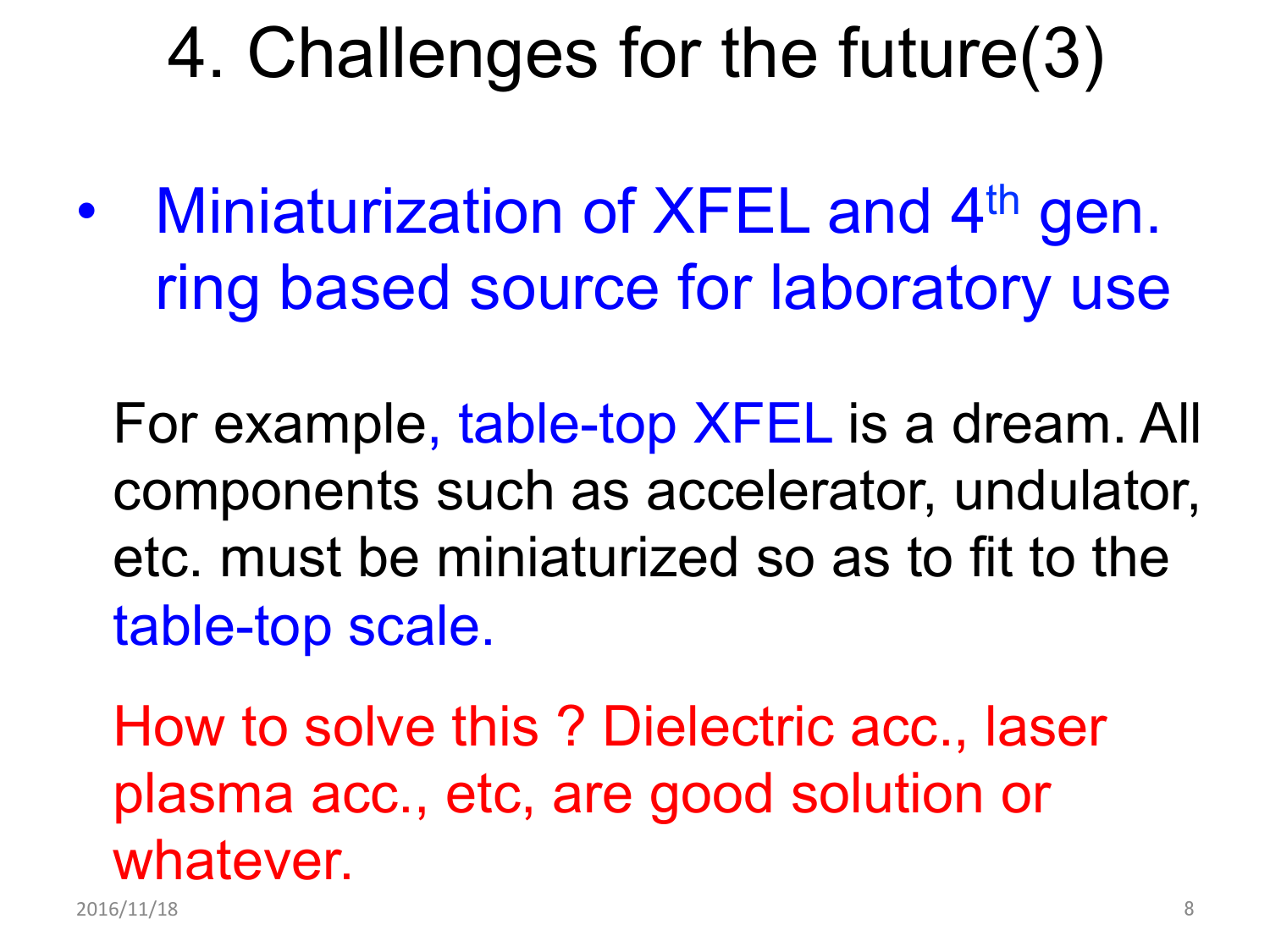#### 4. Challenges for the future(4)

• Ring-based XFEL with moderate intensity and a narrow bandwidth

Main problems to achieve this are (1) suppression of electron beam heating, (2) mode selection and selective mode growth, (3) locally closed system for multi-laser beamlines (multi-users) in a single ring.

How to solve this ? High-power laser technology will play an important role….